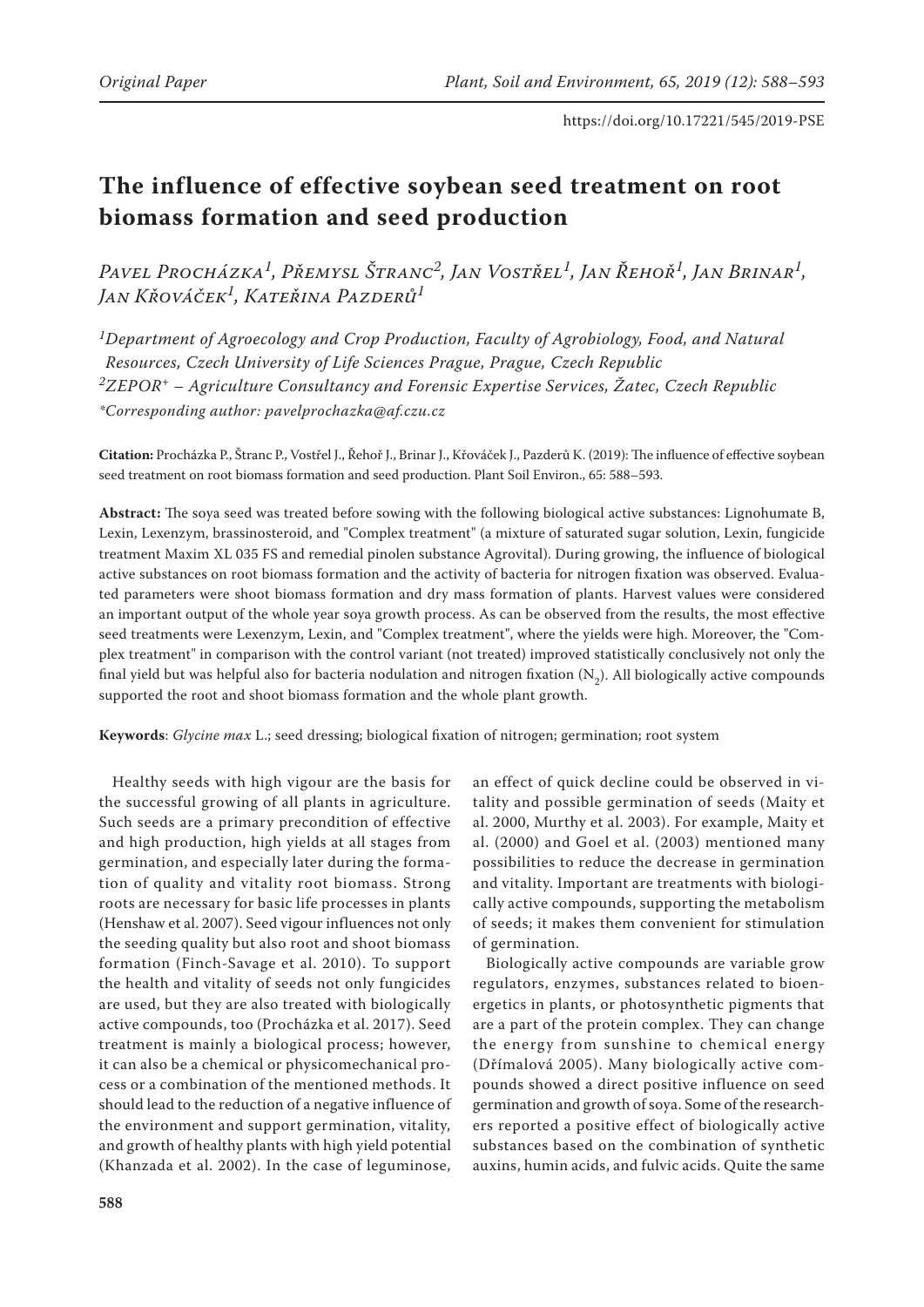effect could be observed using the synthetic variant of some brassinosteroids, as there was a positive correlation with auxins (Procházka et al. 1998, 2017).

The group of most quality humic substances comprises Lignohumate and Lignohumate B, which is a solution of humic acids. Acids arise from the organic transformation of residues during wood processing. It contains active humus acids that are 50% of humic acids and 50% of fulvic acids. Humus acids have a positive influence on the plant growing. They help the plant during intake, distribution, and incorporation of nutrient substances. Among the biologically active compounds, it is not only humate substances but also phytohormones, and such combinations have become popular in agriculture (Lee and Bartlett 1976, Veselá et al. 2005, Domingos et al. 2009). This group of solutions with active substances used in field experiments and practice comprises, for example, Lexin – concentrated solution of humic and fulvic acids in combination with auxins. A positive effect of Lexin is on cellular growth and division, root growth, lignification and other plant characteristics in anatomy and morphology. As a result, high productivity in quantity and quality was observed (Adamčík et al. 2016). Other biologically active compounds with a positive impact on the plants' growth are brassinosteroids (phytohormones). Such hormones help fight against stress conditions, especially drought, low or too high temperatures or soil salinity. They can also support the development of roots (Kohout 2001, Nováková et al. 2014, McGuiness et al. 2019).

The experiment was established to determine the effect of soybean seed treatment on biologically active compounds, on the formation of root biomass and it dry matter, number of nodules, shoot mass and dry matter, and yield elements – the yield and the qualitative composition of the produced seeds (oiliness, protein content and amount of fibre).

#### **Material and Methods**

Field trials were carried out during the growing seasons from 2016 to 2018 with a very early soybean cv. Merlin (000+). To maintain the uniformity of the methodology, the variants were treated each time immediately before sowing, according to the scheme shown in Table 1. The sowing rate was determined based on the recommendations of a seed company; it was 68 seeds per square meter for cv. Merlin. In all cases (in all variants), the seeds were inoculated with Nitrazon+.

The following biologically active compounds were used in the experiment:

- Lignohumate B is a mixture of humic acids produced in the process of organic transformation from waste wood with the ratio of humic and fulvic acids 1:1 (Procházka et al. 2018);
- Lexin is a concentrated solution of humic acids, fulvic acids, and auxins supporting plant cell division and elongation. Improving influence on root formation and growth and increase of yield was observed (Adamčík et al. 2016);
- Brassinosteroids are a relatively new group of steroid phytohormones from the terpenic family. They were found in oilseed rape (*Brassica napus* L.) pollen in the USA in 1970 (Nováková et al. 2014). Substance No. 4154 (brassinosteroid), a synthetic analogue of natural 24 – epibrassinolide (2α,3α,17βtrihydroxy-5α-androstan-6-on), was used in the experiment (McGuiness et al. 2019);
- Lexenzym is a concentrate of humic acids and fulvic acids, enriched with phytohormones, vitamins, and enzymes (Procházka et al. 2018);
- Complex treatment a mixture of a saturated solution of saccharose, Lexin, fungicide Maxim XL 035 FS, and surfactant agent pinolene (Agrovital).

The experiment was designed as long plots, with three replications (1000  $m<sup>2</sup>$  each) in the area of Studeněves, Czech Republic. Weather details of the experimental years and locality are presented in Table 2.

The pre-crops of soybean were spring barley, winter wheat, spring barley, and winter wheat in order from 2016–2018. For all experimental variants, the same growing technology was used:

– stubble breaking with disc harrow directly after pre-crop harvest;

Table 1. Scheme of pre-sowing seed treatment

| Dose per 20 kg of seed           |
|----------------------------------|
| 25.7 mL, water                   |
| 6.5 mL, water                    |
| 2.2 mL substance 4154, water     |
| saturated solution of saccharose |
| 6.5 mL Lexin                     |
| 10 mL Agrovital                  |
| 20 mL Maxim XL 035 FS            |
| 6.5 mL, water                    |
| 200 mL water                     |
|                                  |

Total volume of all solutions was 200 mL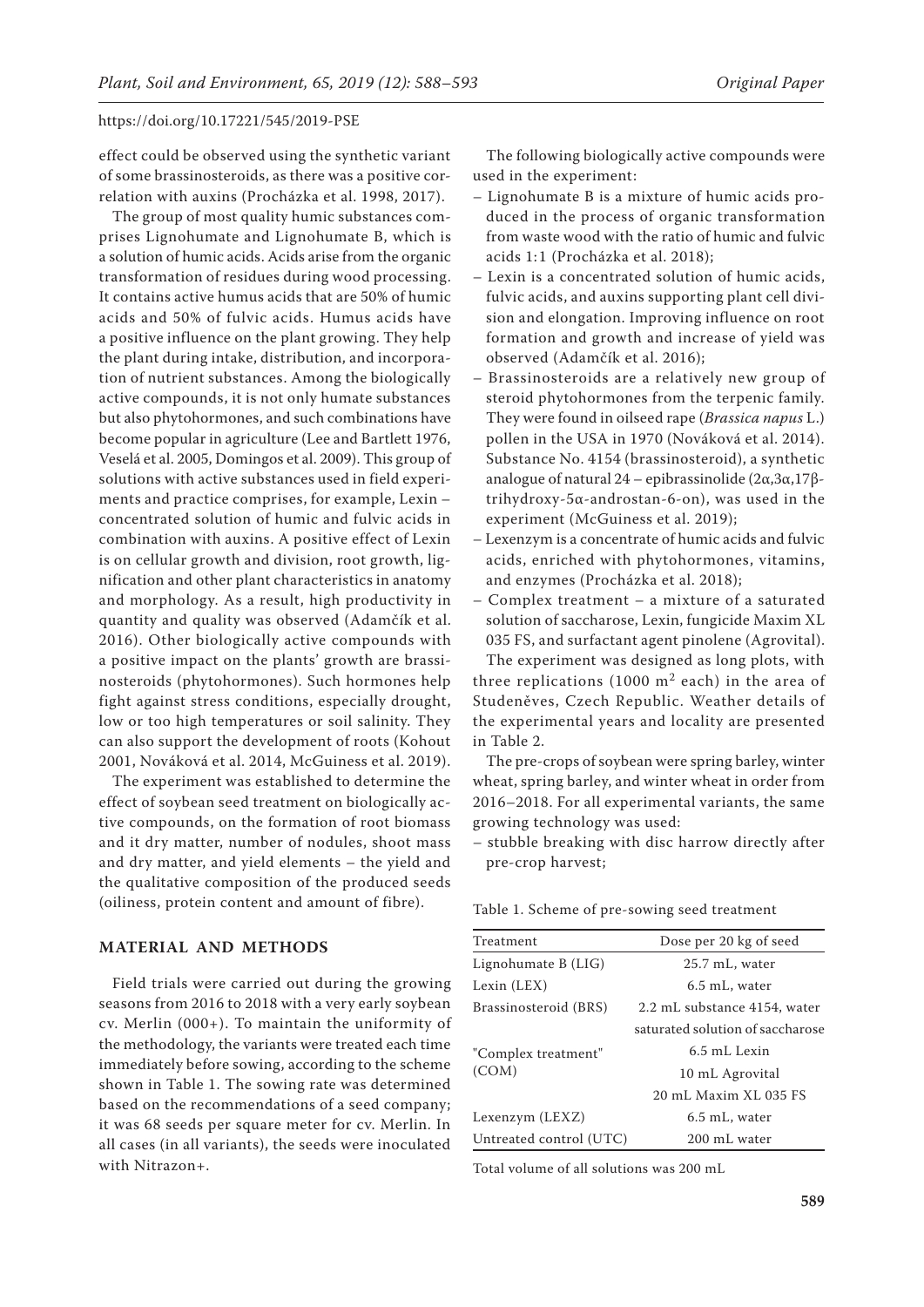| Year | Sowing |        |     |     | Harvest Altitude Average annual Annual sum of             | pН  |                   |     | Mg  | Ca   |
|------|--------|--------|-----|-----|-----------------------------------------------------------|-----|-------------------|-----|-----|------|
|      | date   | dav    |     |     | (m a.s.l.) temperature $({}^{\circ}C)$ precipitation (mm) |     | (ppm (Mehlich 3)) |     |     |      |
| 2016 | 23.4.  | 10.10. | 306 | 8.2 | 684                                                       | 7.1 | 107               | 295 | 165 | 3487 |
| 2017 | 21.4.  | 21.10. | 314 | 9.8 | 587                                                       | 7.3 | 103               | 260 | 174 | 4250 |
| 2018 | 22.4.  | 13.10. | 325 | 9.8 | 491                                                       | 6.8 | 68                | 344 | 213 | 4250 |

| Table 2. Characterization of experimental location |  |
|----------------------------------------------------|--|
|----------------------------------------------------|--|

All soil blocks are loam, arenic cambisol

– chisel ploughing into 30 cm;

- NPK 15 fertilising (15.0% N, 6.6% P, 12.5% K) dose 200 kg/ha applied before sowing in spring;
- $-$  pre-sowing tillage  $-$  2 $\times$  cultivator in 6 cm depth;
- seed treatment and sowing;
- a pre-emergent herbicide treatment (Plateen 41.5 WG – flufenacet, metribuzin dose 2.0 kg/ha);
- Harvest Class Lexion 760 with adapter S750.

The results of the field trial were processed by a general linear model (GLM ANOVA) using the SAS statistical program, version 9.4 (Carry, USA). Differences between the mean values were evaluated by the Tukey's *HSD* (honestly significant difference) test at the level of significance  $P = 0.05$ .

The influence of biologically active compounds on root biomass growth was examined in phase BBCH 73, i.e., in the time of growing, when the root biomass should be strong, robust, and in full activity with a lot of nodules for nitrogen fixation. From each experimental variant and each experimental parcel, 15 plants were taken. Every plant was hoed around and pulled gently out (depth 30 cm), which was followed with soil preparation with water to preserve the roots not damaged. The number of root nodules was counted. Then, the root biomass was cut away from shoot mass and weighed in fresh mass and dry mass (after 24 h drying at 105°C). This experiment indicated the weight of root mass and its dry matter. At the end of cultivation, the yield of seeds from each of the experimental variant was evaluated. After the soybean harvest, the seeds were analysed for oil, protein, and fibre content using an NIR spectrophotometer (OmegAnalyzer G Bruins Instruments; Puchheim, Germany).

# **Results and discussion**

Figure 1 shows that all biologically active substances had a positive influence on germination and growth in the first phase of growth. The best results were obtained with compounds containing auxins. The same results were recorded in other field experiments (Adamčík et al. 2016, Procházka et al. 2017), where the best results were also observed at auxinstreated variants. The best germination of sorghum was achieved at the Lexin treatment.

The analysis of soybean plants in BBCH 73 showed that the most developed root mass was at the Lexenzym experimental variant; compared to the UTC, the root mass weight was by 44% higher and significant. However, all biological active compounds substances in our experiments had a positive impact on soya root mass growing (Figure 2a), in fresh mass as well as in dry matter (Figure 2c). Table 4 shows an improved number of root nodules (with symbiotic bacteria for nitrogen fixation). Table 4 is however noticeable that differences in the number of root nodules are not significant. Variants with sturdy root mass correlated with a high number of nodules (Figure 1, Table 4). The same results were released by Henshaw et al. (2007). A positive influence



Figure 1. Field germination of the experimental variants (3-year average 2016–2018). UTC – untreated control; treatments: LIG – Lignohumate B; BRS – brassinosteroid; LEX – Lexin; COM – complex treatment; LEXZ – Lexenzym; the same letters are not statistically significant (*P* < 0.05)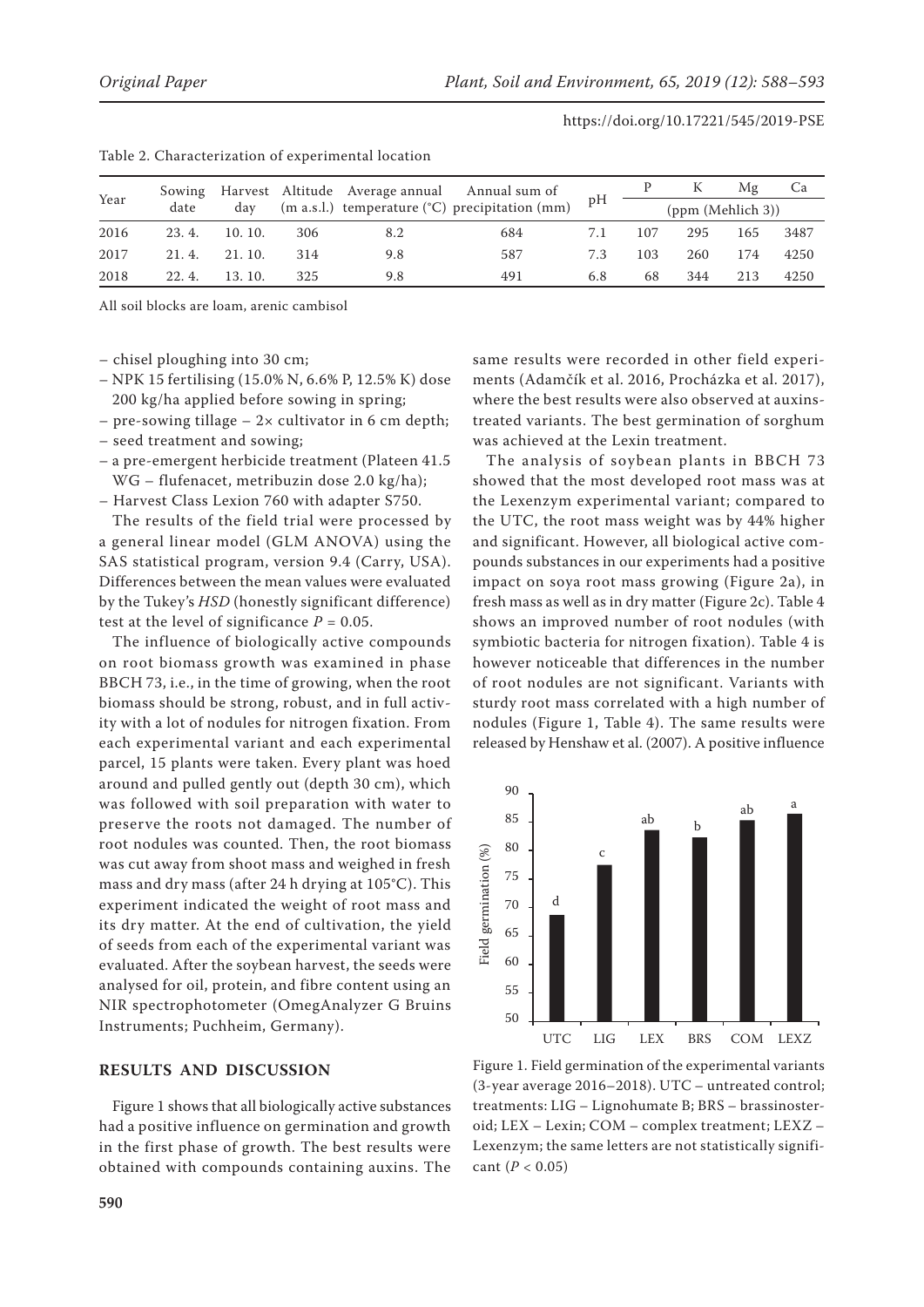

Figure 2. The average weight of soya roots and shoots (2016–2018, 3-year average). UTC – untreated control; treatments: LIG – Lignohumate B; LEX – Lexin; BRS – brassinosteroid; COM – complex treatment; LEXZ – Lexenzym; the same letters are not statistically significant  $(P < 0.05)$ 

on soybean shoot mass growth was recorded at the Lexin treatment; the difference compared to UTC was more than 30%, and it was significant. The results of Vanneste and Friml (2009) and also Adamčík et al. (2016) are in compliance with that. Sorghum seeds treated with biologically active auxin compound produced ground cover with significantly better results in shoot mass and dry matter. A positive effect of brassinosteroids on root biomass formation of pine is described in the results of Nováková et al. (2014).

After harvest, the yield, oiliness, protein content, and the amount of fibre of seeds were calculated for each variant. The results confirm that all biologically

active compounds supported yield formation (Figure 3, Tables 3 and 4). The best results (in 3-year average) were reached with auxins (Lexenzym – yield 3.046 t/ha; Lexin – yield 3.045 t/ha; "Complex treatment" – yield 3.031 t/ha). A little lower yield was obtained at the brassinosteroid treatment (2.811 t/ha), but it was still significant; similar results were obtained with Lignohumate B (yield 2.929 t/ha). A positive impact of biologically active compounds containing auxins is described by Procházka et al. (2018) during foliar application on hops. Honsová (2013) described a positive effect of barley seed treatment with Lignohumate B with the final result  $+6\%$  in yield in

| Year | Average annual | Annual sum of<br>temperature $(^{\circ}C)$ precipitation (mm) | <b>COM</b> | LEXZ  | <b>LEX</b> | <b>BRS</b> | LIG   | UTC   |
|------|----------------|---------------------------------------------------------------|------------|-------|------------|------------|-------|-------|
| 2016 | 8.2            | 684                                                           | 3.985      | 4.051 | 4.043      | 3.401      | 3.871 | 3.157 |
| 2017 | 9.8            | 587                                                           | 3.582      | 3.474 | 3.494      | 3.477      | 3.457 | 3.248 |
| 2018 | 9.8            | 491                                                           | 1.525      | 1.614 | 1.601      | 1.556      | l.460 | 1.390 |

Table 3. Average yield (t/ha) of soybean seeds (recalculated to moisture content 13% during harvest (2016–2018))

COM – complex treatment; LEXZ – Lexenzym; LEX – Lexin; BRS – brassinosteroid; LIG – Lignohumate B; UTC – untreated control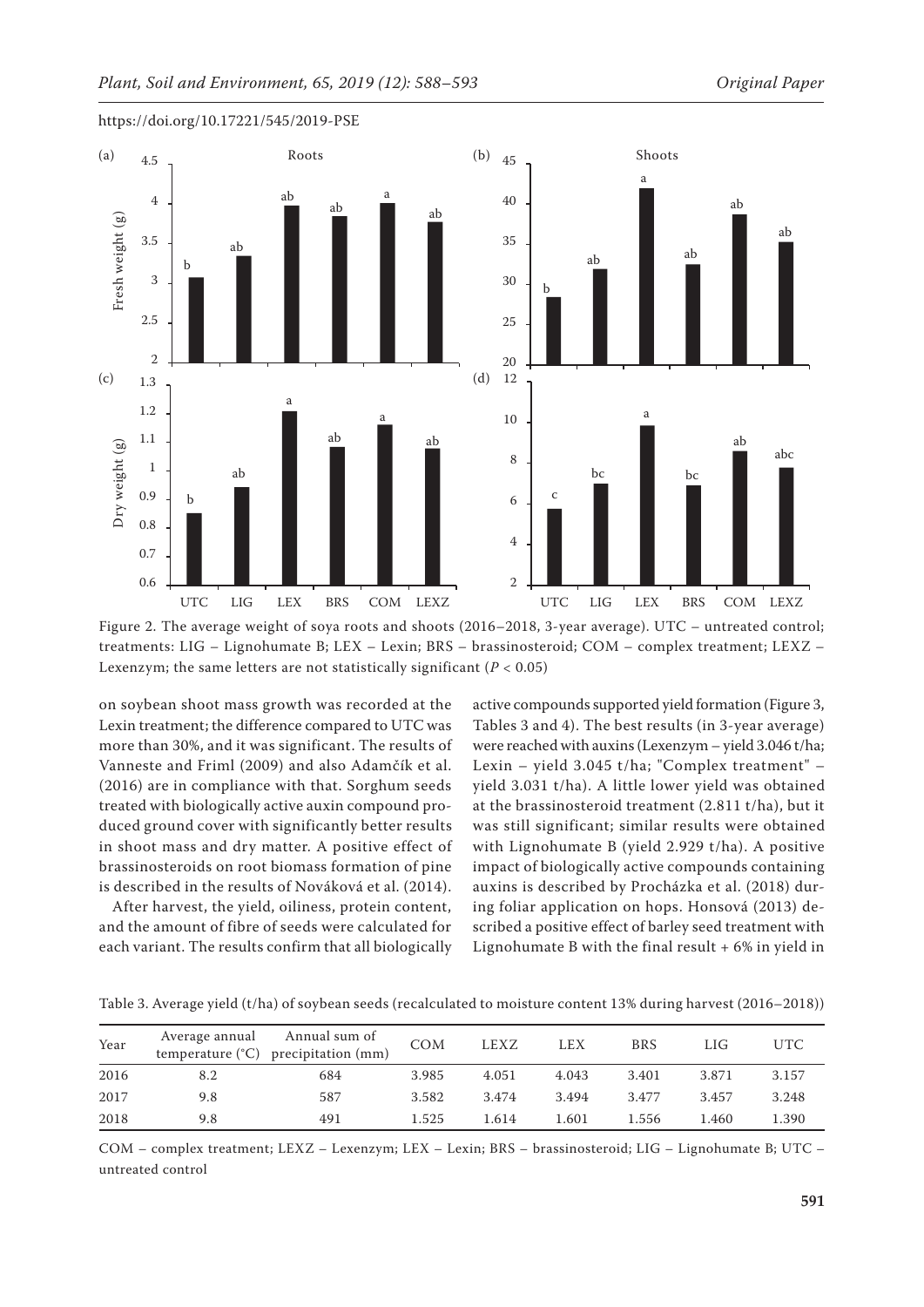|                               | <b>COM</b>         | <b>LEXZ</b>            | <b>LEX</b>          | <b>BRS</b>           | LIG                 | <b>UTC</b>         | HSD    |
|-------------------------------|--------------------|------------------------|---------------------|----------------------|---------------------|--------------------|--------|
| Yield of seeds (t/ha)         | 3.031 <sup>b</sup> | 3.046 <sup>a</sup>     | $3.045^a$           | $2.811$ <sup>d</sup> | 2.929c              | 2.598e             | 0.0123 |
| Field germination (%)         | 85.3 <sup>ab</sup> | 86.5 <sup>a</sup>      | 83.6 <sup>ab</sup>  | $82.3^{b}$           | 77.5 <sup>c</sup>   | 68.7 <sup>d</sup>  | 4.1336 |
| Tuber (pcs.)                  | 4.09 <sup>ab</sup> | 3.43 <sup>a</sup>      | 3.08 <sup>a</sup>   | 3.02 <sup>a</sup>    | 3.14 <sup>a</sup>   | 1.71 <sup>a</sup>  | 2.5465 |
| Shoot mass $-$ fresh mass (g) | $39.061^{ab}$      | 34.993ab               | 41.826 <sup>a</sup> | $32.409^{ab}$        | 32.637ab            | $28.824^{b}$       | 10.475 |
| Soya roots – fresh mass $(g)$ | $4.146^{ab}$       | $3.732^{ab}$           | $3.981^{ab}$        | $3.861^{ab}$         | 3.382 <sup>ab</sup> | 3.133 <sup>b</sup> | 0.9889 |
| Shoot mass $-$ dry matter (g) | $8.666^{ab}$       | $7.743$ <sup>abc</sup> | 9.778 <sup>a</sup>  | $6.902^{bc}$         | $7.099^{bc}$        | 5.796c             | 2.0797 |
| Soya roots $-$ dry matter (g) | $1.183^{ab}$       | $1.064^{ab}$           | 1.208 <sup>a</sup>  | $1.098^{ab}$         | $0.952^{ab}$        | 0.856 <sup>b</sup> | 0.2774 |
| Oil content (%)               | 19.11 <sup>a</sup> | 19.12 <sup>a</sup>     | 19.09 <sup>a</sup>  | 19.05 <sup>a</sup>   | $18.71^{b}$         | $18.75^{b}$        | 0.2413 |
| Protein in seed (%)           | $33.34^{ab}$       | 33.33 <sup>ab</sup>    | $33.01^{bc}$        | 32.44 <sup>c</sup>   | 33.82 <sup>a</sup>  | $33.42^{ab}$       | 0.685  |
| Fibre content (%)             | $4.95^{ab}$        | $4.95^{ab}$            | $4.95^{ab}$         | 4.96 <sup>a</sup>    | $4.90^{bc}$         | 4.85 <sup>c</sup>  | 0.0543 |

| Table 4. Results of the statistic evaluation (average of the years 2016-2018) |  |
|-------------------------------------------------------------------------------|--|
|-------------------------------------------------------------------------------|--|

Means with the same letters are not statistically significant (*P* < 0.05). *HSD* – honestly significant difference; UTC – untreated control; treatments: LIG – Lignohumate B; BRS – brassinosteroid LEX – Lexin; COM – complex treatment; LEXZ – Lexenzym

comparison with UTC. Tomášek et al. (2013) noted a positive yield-improving effect of Lignohumate treatment on potatoes. Hradecká et al. (2009) presented a positive effect of brassinosteroids on sugar beet production. The results show that soya seeds treated with biologically active compounds (especially those containing phytohormones) significantly increased the oil content of the produced seeds. The highest average oil content in the seeds was provided by the variant Lexenzym (19.12%). Very similar results were achieved at "Complex treatment" (19.11%) and Lexin (19.09%), all significantly different from the untreated control (Table 4).

The 3-year experiment studying the impact of soya seed treatment with biologically active compounds



Figure 3. Average yield of soybean seeds (recalculated to moisture content 13% during harvest in 2016–2018, 3-year average). UTC – untreated control; treatments: LIG – Lignohumate B; LEX – Lexin; BRS – brassinosteroid; COM – complex treatment; LEXZ – Lexenzym. The same letters are not statistically significant (*P* < 0.05)

on the root system shows that all biologically active compounds supported the root and shoot biomass formation and the whole plant growth.

The results show that the most effective seed treatments with high yields were variants with Lexenzym, Lexin, and "Complex treatment" (a mixture of a saturated solution of saccharose, Lexin, fungicide Maxim XL 035 FS and surfactant agent pinolene). "Complex treatment" in comparison with control variant (not-treated) improved statistically conclusively not only the final yield but was also helpful for bacteria nodulation and nitrogen fixation  $(N_2)$ .

## **References**

- Adamčík J., Tomášek J., Pulkrábek J., Pazderů K., Dvořák P. (2016): Stimulation sorghum seed leading to enlargement of optimum conditions during germination and emergence. Plant, Soil and Environment, 62: 547–551.
- Domingos R.F., Tufenkji N., Wilkinson K.J. (2009): Aggregation of titanium dioxide nanoparticles: Role of a fulvic acid. Environmental Science and Technology, 43: 1282–1286.
- Dřímalová D. (2005): Algal growth regulators. Czech Phycology, 5: 101–112. (In Czech)
- Finch-Savage W.E., Clay H.A., Lynn J.R., Morris K. (2010): Towards a genetic understanding of seed vigour in small-seeded crops using natural variation in *Brassica oleracea*. Plant Science, 179: 582–589.
- Goel A., Goel A.K., Sheoran I.S. (2003): Changes in oxidative stress enzymes during artificial ageing in cotton (*Gossypium hirsutum* L.) seeds. Journal of Plant Physiology, 160: 1093–1100.
- Henshaw T.L., Gilbert R.A., Scholberg J.M.S., Sinclair T.R. (2007): Soya bean (*Glycine max* L. Merr.) genotype response to early- -season flooding: I. Root and nodule development. Journal of Agronomy and Crop Science, 193: 177–188.